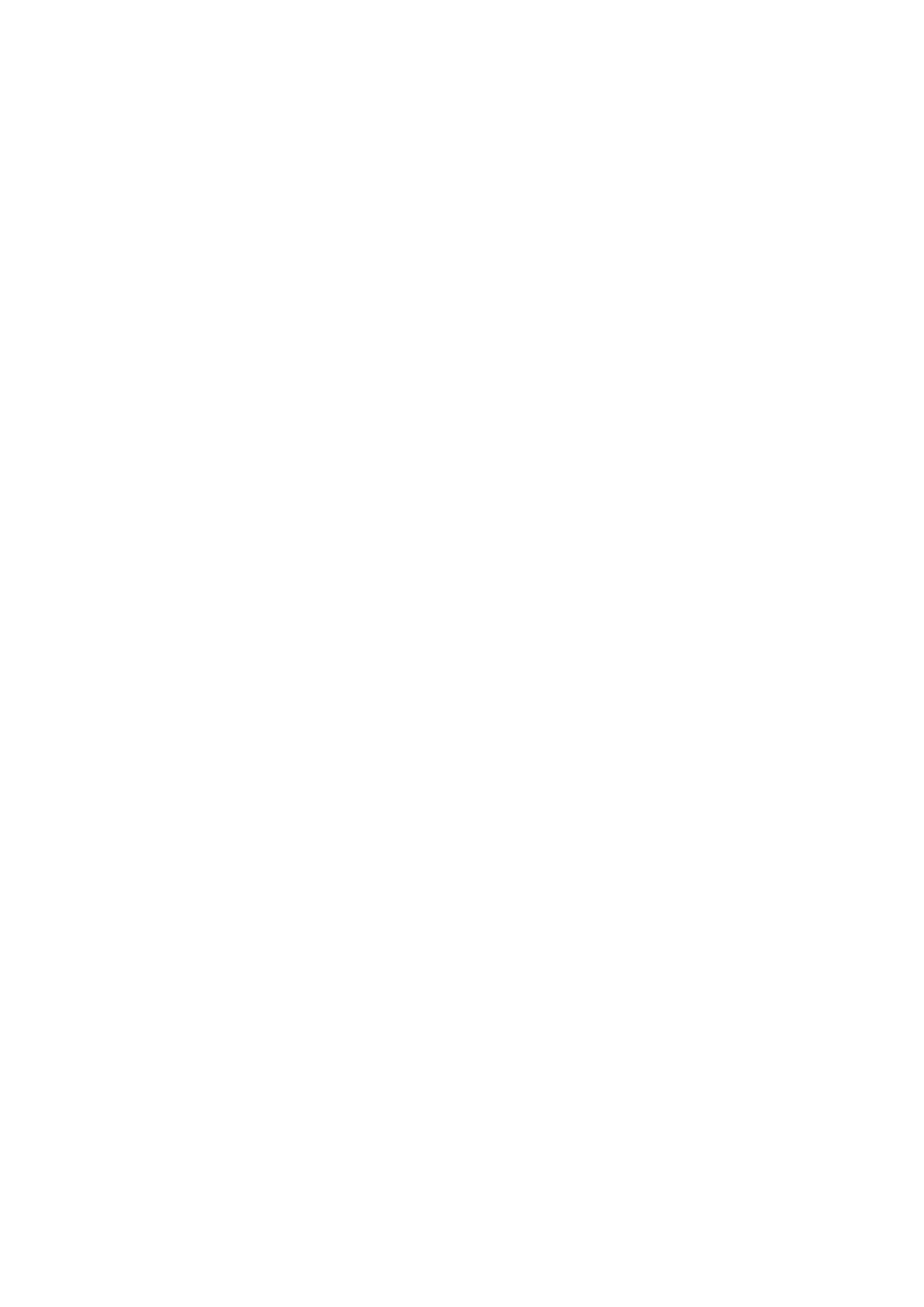# **TABLE OF CONTENTS 19 MAY 2021**

**Business Page No.**

| 1. | <b>Meeting Conduct</b>  |                                          | 5 |
|----|-------------------------|------------------------------------------|---|
|    | 1.1                     | <b>Karakia</b>                           | 5 |
|    |                         | 1.2 Apologies                            | 5 |
|    | 1.3                     | <b>Conflict of Interest Declarations</b> | 5 |
|    |                         | <b>1.4 Confirmation of Minutes</b>       | 5 |
|    |                         | 1.5 Items not on the Agenda              | 5 |
|    |                         | 1.6 Public Participation                 | 5 |
| 2. | <b>General Business</b> |                                          | 6 |
|    | 2.1                     | <b>Long-term Plan Hearings</b>           | 7 |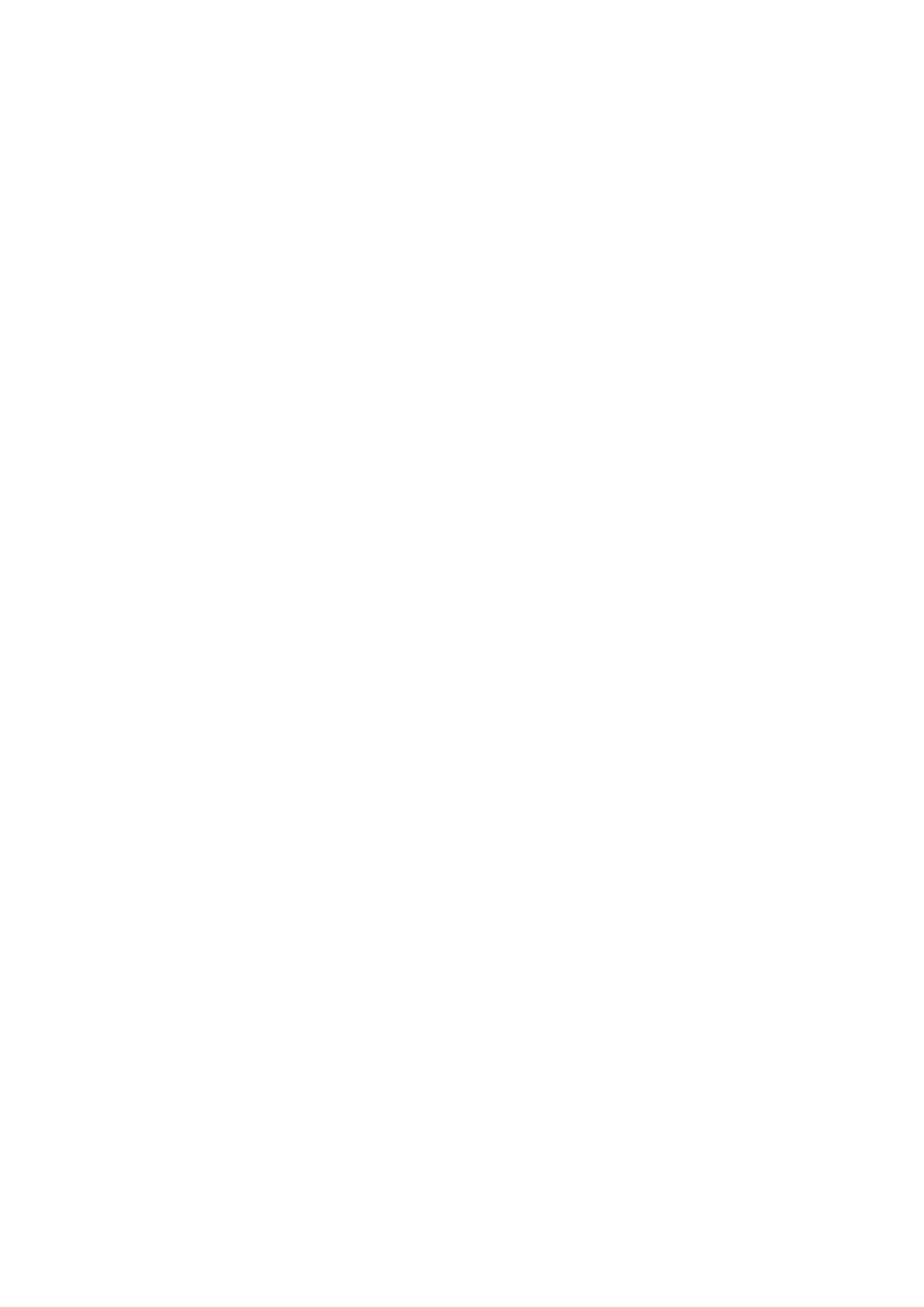## <span id="page-4-0"></span>**1. Meeting Conduct**

#### **1.1 Karakia**

The Chairperson declared the meeting open at 1:30 pm and invited members to stand and read the following karakia to open the meeting.

**Whakataka te hau ki te uru, Whakataka te hau ki te tonga. Kia mākinakina ki uta, Kia mātaratara ki tai. E hī ake ana te atākura. He tio, he huka, he hauhū. Tihei Mauri Ora!**

Cease oh winds of the west and of the south Let the bracing breezes flow, over the land and the sea. Let the red-tipped dawn come with a sharpened edge, a touch of frost, a promise of a glorious day

#### <span id="page-4-1"></span>**1.2 Apologies**

#### **Moved Deputy Mayor Free, seconded Councillor Rush, the following motion**

#### **Resolved**

That the Annual Plan/Long-Term Plan Committee:

1. Accept the apologies received from Mayor Foster for late arrival and early departure, from Councillor Calvert, Councillor Day, Councillor Woolf, Councillor O'Neill and Councillor Rush for early departure, and from Councillor Pannett for partial absence.

#### **Carried**

#### <span id="page-4-2"></span>**1.3 Conflict of Interest Declarations**

No conflicts of interest were declared.

#### <span id="page-4-3"></span>**1.4 Confirmation of Minutes**

There were no minutes to confirm.

#### <span id="page-4-4"></span>**1.5 Items not on the Agenda**

There were no items not on the agenda.

#### **1.6 Public Participation**

There was no public participation as this meeting was scheduled to only hear oral submitters.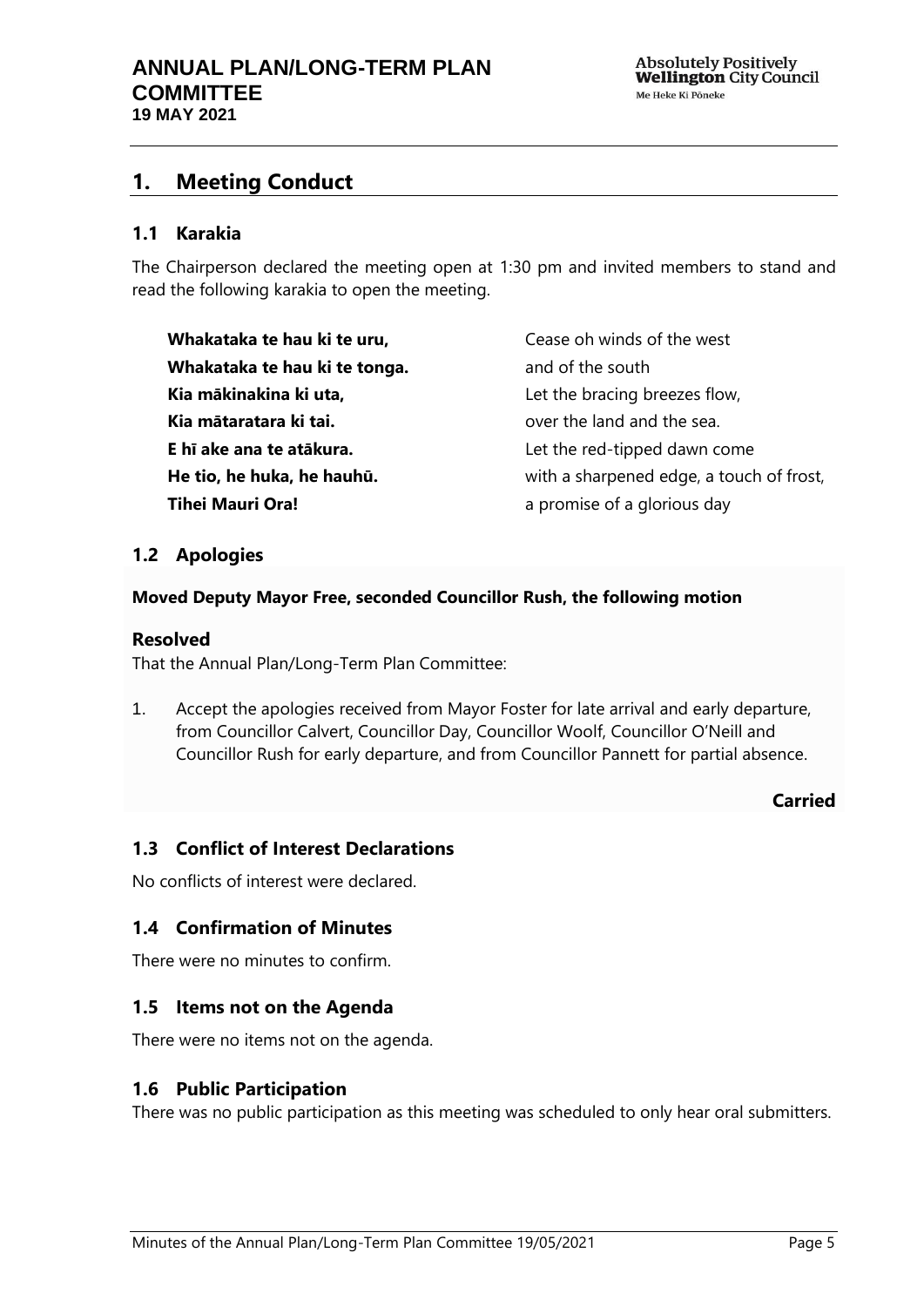**Absolutely Positively Wellington** City Council Me Heke Ki Pöneke

### <span id="page-5-0"></span>**2. General Business**

(Mayor Foster joined the meeting at 1:44 pm) (Mayor Foster left the meeting at 1:54 pm) (Councillor Rush left the meeting at 1:48 pm) (Mayor Foster returned to the meeting at 2:02 pm) (Mayor Foster left the meeting at 2:10 pm) (Councillor Young left the meeting at 2:16 pm) (Councillor Yong returned to the meeting at 2:24 pm)

The meeting adjourned at 2:33 pm and reconvened at 2:41 pm. Mayor Foster and Councillor Rush were absent.

(Councillor Woolf left the meeting at 2:54 pm)

(Councillor Fitzsimons left the meeting at 3:15 pm) (Councillor Fitzsimons returned to the meeting at 3:20 pm)

The meeting adjourned at 3:28 pm and reconvened at 3:40 pm. Mayor Foster, Councillor Woolf, Councillor Calvert and Councillor Rush were absent.

(Councillor Calvert returned to the meeting at 3:47 pm) (Councillor Fitzsimons left the meeting at 4:00 pm) (Councillor Fitzsimons returned to the meeting at 4:07 pm) (Councillor Fitzsimons left the meeting at 4:19 pm) (Councillor Day left the meeting at 4:19 pm) (Councillor Day returned to the meeting at 4:23 pm) (Councillor Day left the meeting at 4:31 pm)

The meeting adjourned at 4:52 pm and reconvened at 5:12 pm. Mayor Foster, Councillor Rush, Councillor Woolf and Councillor Day were absent.

(Councillor Young left the meeting at 5:30 pm) (Councillor Young returned to the meeting at 5:36 pm) (Councillor Pannett left the meeting at 5:56 pm) (Councillor Pannett returned to the meeting 6:01 pm) (Councillor O'Neill left the meeting at 6:06 pm) (Councillor Calvert left the meeting at 6:22 pm)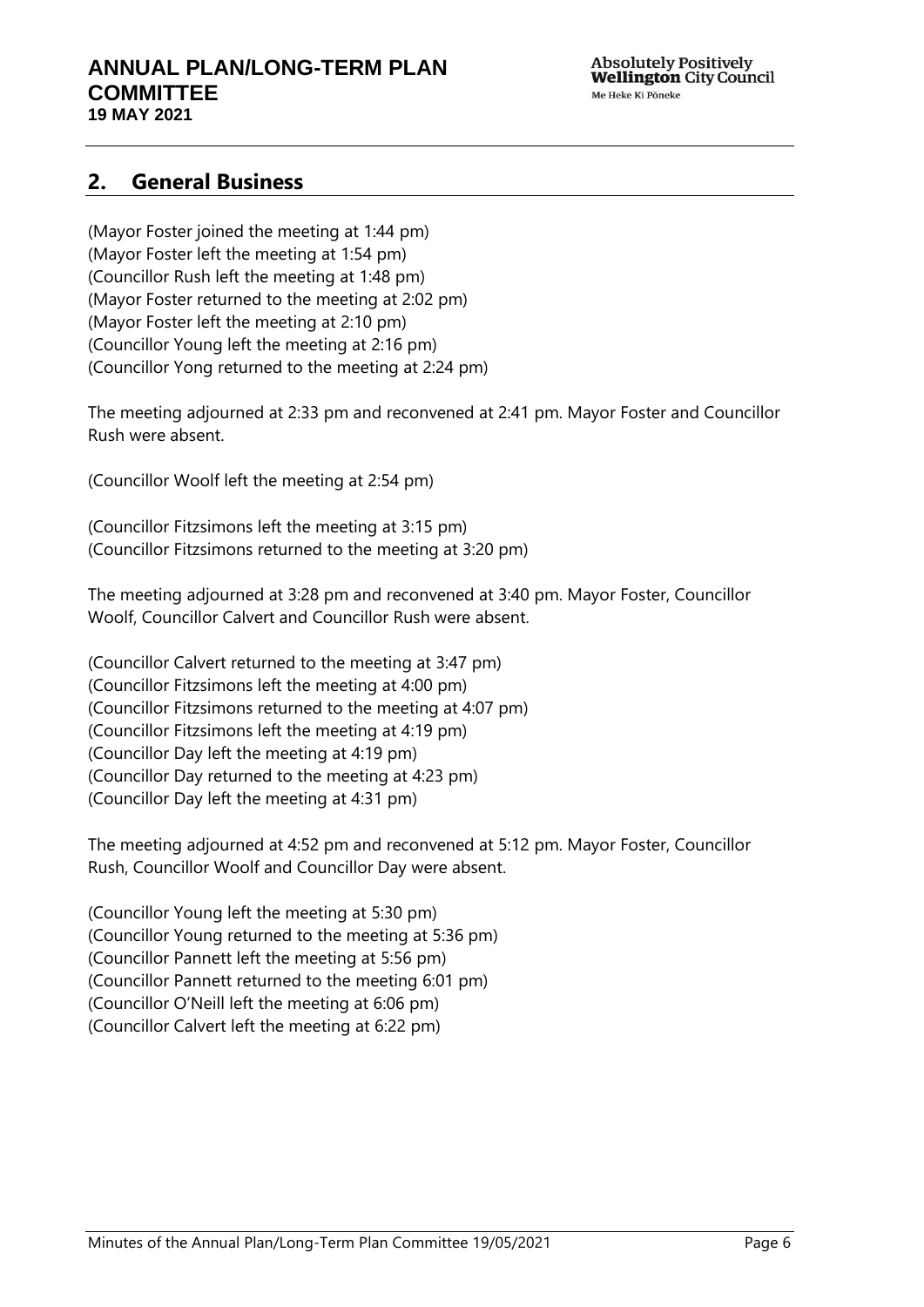### <span id="page-6-0"></span>**2.1 Long-term Plan Hearings**

#### **Moved Deputy Mayor Free, seconded Councillor Condie, the following motion**

#### **Resolved**

That the Annual Plan/Long-Term Plan Committee:

- 1. Receive the information.
- 2. Hear the oral submitters and thank them for their submissions.

A division was called for, voting on which was as follows:

| For:                       | <b>Against:</b> | <b>Absent:</b>            |  |  |
|----------------------------|-----------------|---------------------------|--|--|
| <b>Councillor Condie</b>   | None            | <b>Councillor Calvert</b> |  |  |
| Councillor Fitzsimons      |                 | Councillor Day            |  |  |
| Councillor Foon            |                 | Mayor Foster              |  |  |
| Deputy Mayor Free (Chair)  |                 | Councillor O'Neill        |  |  |
| <b>Councillor Matthews</b> |                 | Councillor Rush           |  |  |
| <b>Councillor Pannett</b>  |                 | <b>Councillor Woolf</b>   |  |  |
| <b>Councillor Paul</b>     |                 |                           |  |  |
| <b>Councillor Sparrow</b>  |                 |                           |  |  |
| <b>Councillor Young</b>    |                 |                           |  |  |

Majority Vote: 9:0

#### **Carried**

**Secretarial note:** The following members of the public spoke to their submissions:

| <b>Time slot</b>                                      | <b>Name</b>                                                            | <b>Kind</b>  |
|-------------------------------------------------------|------------------------------------------------------------------------|--------------|
| 13:30                                                 | <b>Public Service Association - Maddy Drew</b>                         | Organisation |
|                                                       | Living Streets Aotearoa - Ellen Blake                                  | Organisation |
|                                                       | Guardians of the Bays Inc - Tim Jones                                  | Organisation |
| 14:00                                                 | Capital Football Federation - Blair Duncan                             | Organisation |
|                                                       | Tawa Community Board - Robyn Parkinson                                 | Organisation |
|                                                       | Berhampore Community Association - Mark                                | Organisation |
| 14:30                                                 | Hospitality NZ - Jeremy Smith                                          | Organisation |
|                                                       | Wellington Branch of the Public Health Association -<br>Ramil Adhikari | Organisation |
| 15:00                                                 | Nuku ora - Phil Gibbons                                                | Organisation |
|                                                       | <b>Jesse Matthews</b>                                                  | Individual   |
|                                                       | Cricket Wellington - Matt Wills                                        | Organisation |
| Wellington Regional Healthy Housing - Amanda<br>15:30 |                                                                        | Organisation |